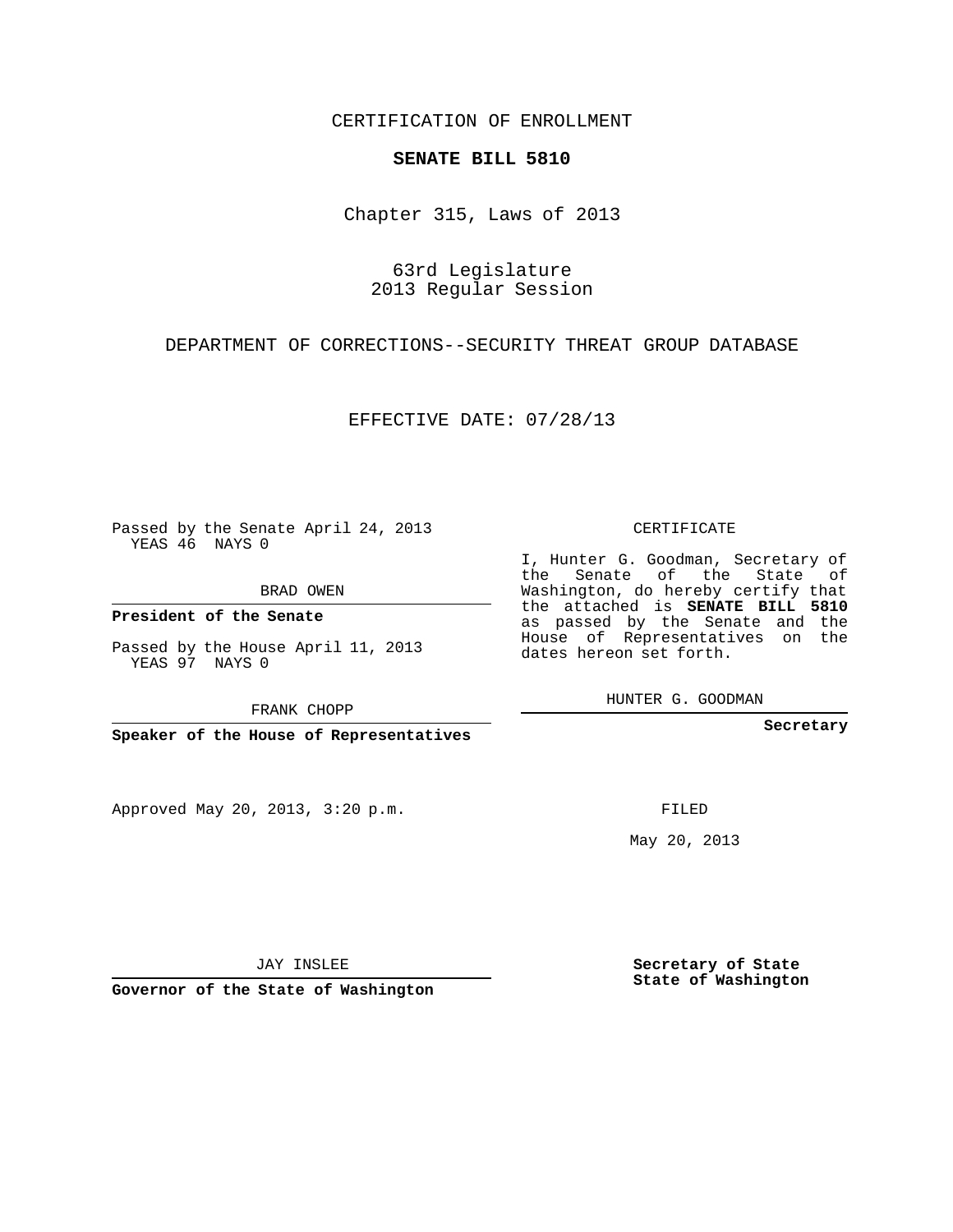## **SENATE BILL 5810** \_\_\_\_\_\_\_\_\_\_\_\_\_\_\_\_\_\_\_\_\_\_\_\_\_\_\_\_\_\_\_\_\_\_\_\_\_\_\_\_\_\_\_\_\_

\_\_\_\_\_\_\_\_\_\_\_\_\_\_\_\_\_\_\_\_\_\_\_\_\_\_\_\_\_\_\_\_\_\_\_\_\_\_\_\_\_\_\_\_\_

## AS AMENDED BY THE HOUSE

Passed Legislature - 2013 Regular Session

# **State of Washington 63rd Legislature 2013 Regular Session**

**By** Senators Darneille, Carrell, and Shin; by request of Department of Corrections

Read first time 02/18/13. Referred to Committee on Human Services & Corrections.

 AN ACT Relating to exemption of information contained in the department of corrections' security threat group database; amending RCW 42.56.240; and adding a new section to chapter 72.09 RCW.

BE IT ENACTED BY THE LEGISLATURE OF THE STATE OF WASHINGTON:

 NEW SECTION. **Sec. 1.** A new section is added to chapter 72.09 RCW to read as follows:

 (1) The department may collect, evaluate, and analyze data and specific investigative and intelligence information concerning the existence, structure, activities, and operations of security threat groups and the participants involved therein under the jurisdiction of the department. The data compiled may aid in addressing violence reduction, illegal activities, and identification of offender separation or protection needs, and may be used to assist law enforcement agencies and prosecutors in developing evidence for purposes of criminal prosecution upon request.

 (2) The following security threat group information collected and maintained by the department shall be exempt from public disclosure under chapter 42.56 RCW: (a) Information that could lead to the identification of a person's security threat group status, affiliation,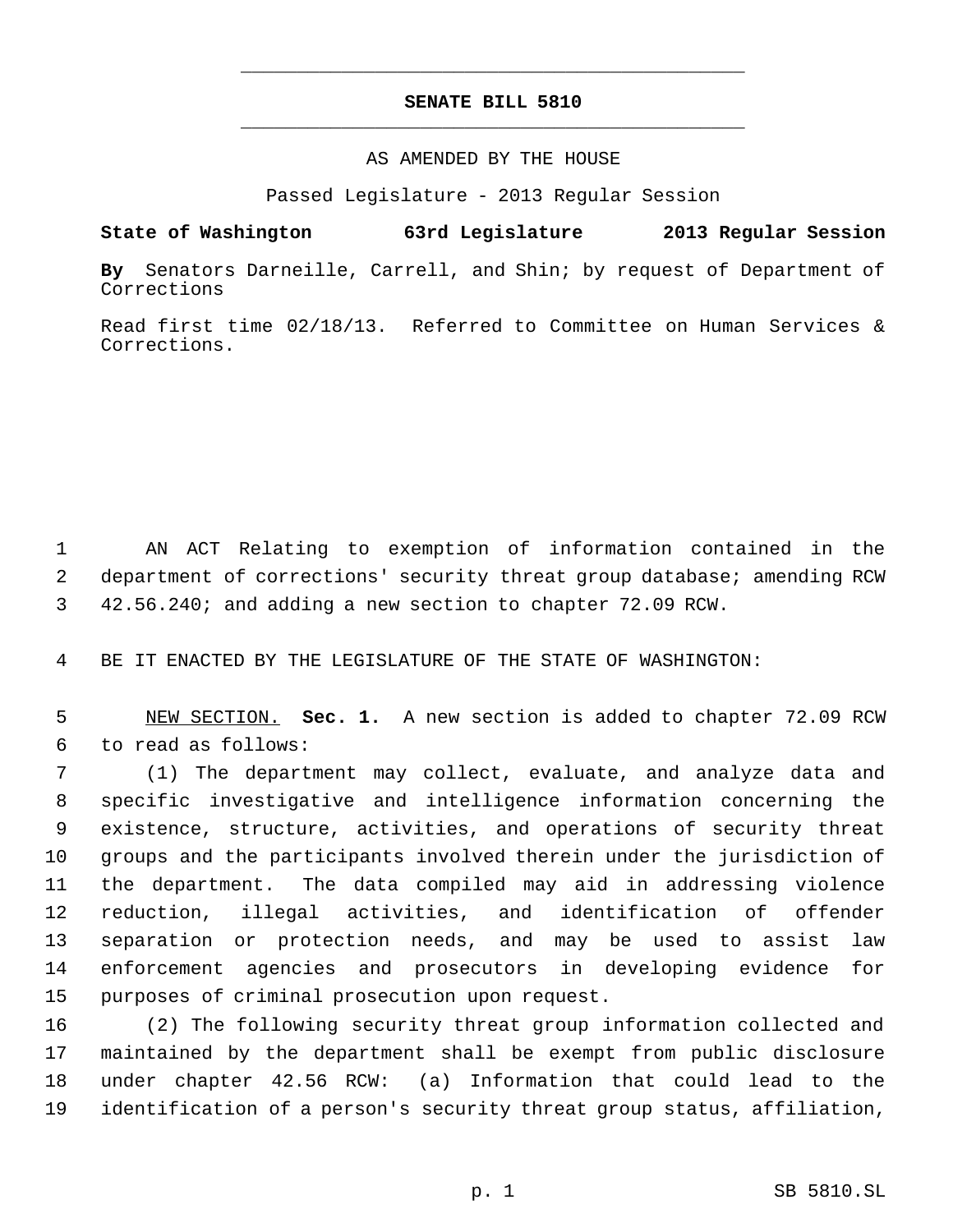or activities; (b) information that reveals specific security threats 2 associated with the operation and activities of security threat groups; and (c) information that identifies the number of security threat group members, affiliates, or associates.

 **Sec. 2.** RCW 42.56.240 and 2012 c 88 s 1 are each amended to read as follows:

 The following investigative, law enforcement, and crime victim information is exempt from public inspection and copying under this chapter:

 (1) Specific intelligence information and specific investigative records compiled by investigative, law enforcement, and penology agencies, and state agencies vested with the responsibility to discipline members of any profession, the nondisclosure of which is essential to effective law enforcement or for the protection of any person's right to privacy;

 (2) Information revealing the identity of persons who are witnesses to or victims of crime or who file complaints with investigative, law enforcement, or penology agencies, other than the commission, if disclosure would endanger any person's life, physical safety, or property. If at the time a complaint is filed the complainant, victim, or witness indicates a desire for disclosure or nondisclosure, such desire shall govern. However, all complaints filed with the commission about any elected official or candidate for public office must be made 24 in writing and signed by the complainant under oath;

 (3) Any records of investigative reports prepared by any state, county, municipal, or other law enforcement agency pertaining to sex offenses contained in chapter 9A.44 RCW or sexually violent offenses as defined in RCW 71.09.020, which have been transferred to the Washington association of sheriffs and police chiefs for permanent electronic retention and retrieval pursuant to RCW 40.14.070(2)(b);

 (4) License applications under RCW 9.41.070; copies of license applications or information on the applications may be released to law enforcement or corrections agencies;

 (5) Information revealing the identity of child victims of sexual assault who are under age eighteen. Identifying information means the child victim's name, address, location, photograph, and in cases in